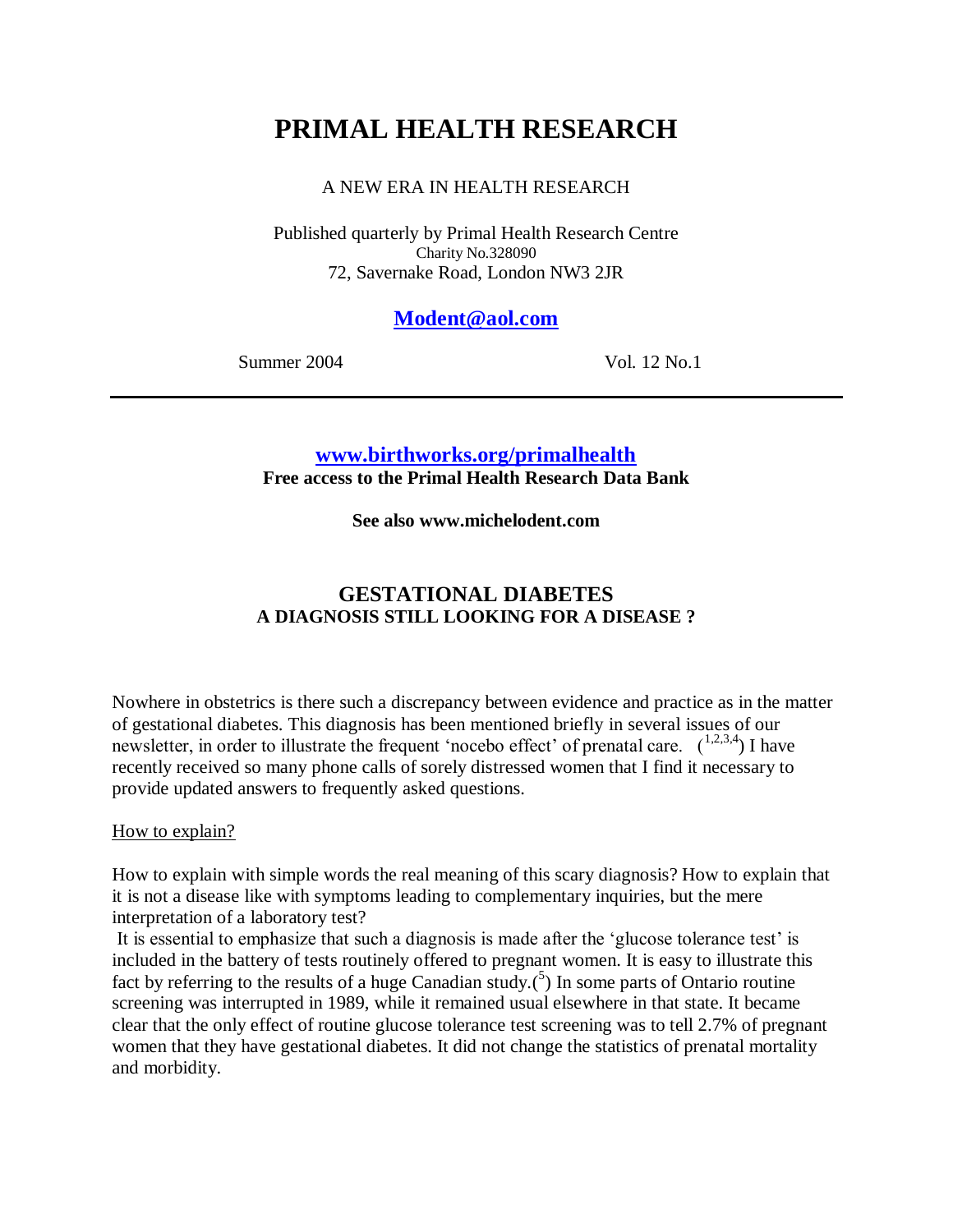Simple physiological explanations can also help reassure a certain number of women. One role of the placenta is to manipulate maternal physiology for fetal benefit. The placenta may be presented as the advocate of the baby, so that the transfer of nutrients to the fetus is optimized. It is via hormonal messages that the placenta can influence maternal physiology. The fetal demand for glucose increase gradually throughout pregnancy. The mother is supposed to react to this demand by reducing her sensitivity to insulin( $\delta$ ) This leads to a tendency towards hyperglycaemia that is easily detectable after a meal or after ingesting glucose. Some women can compensate their peaks of hyperglycaemia more effectively than others by increasing insulin secretion. When hyperglycaemia peaks above a pre-determined conventional threshold, the term 'gestational diabetes is used. In general glucose tolerance will recover its usual levels after the birth of the baby.

#### Practical recommendations

*The practical advice* one can give to women carrying the label of 'gestational diabetes' *should be given to all pregnant women*…another reason to question the practical benefits of such a diagnosis. This advice concerns lifestyle, particularly nutrition and physical activity. *Nutritional counseling* should focus on the *quality of carbohydrates*. The most useful way to rank foods is according to their 'glycaemic index'(GI). Pregnant women must be encouraged to prefer, as far as possible, low GI foods. A food has a high index when its absorption is followed by a fast and significant increase of glycaemia. In practice this means, for example, that pregnant women must avoid the countless soft drinks that are widely available today, and that they must also avoid adding too much sugar or honey in their tea or coffee. Incidentally, one can wonder if the tolerance test, which implies glucose consumption (the highest substance on the GI), is perfectly neutral and harmless. GI tables of hundreds of foods have been published in authoritative medical journals.<sup>(7</sup>) These tables must be looked at carefully, because the data they provide are often surprising for those who are still influenced by old classifications contrasting simple sugars and complex carbohydrates. Such classifications were based on the mere chemical formula.

From such tables we can learn in particular that breakfast cereals based on oats and barley have a low index. Wholemeal bread and pasta also are low-index foods. Potatoes and pizzas,  $\binom{8}{2}$  on the hand, have a high index and should therefore be consumed with moderation. Comparing glucose and fructose (the sugar of fruit) is a way to realize the lack of correlation between chemical formula and GI. Both are hexoses (small molecules with six atoms of carbon) and have pretty similar chemical formulas. Yet the index of glucose is 100... versus 23 for fructose. This means that pregnant women must be encourage to eat fruit and vegetables, an important point since preeclampsia is associated with an oxidative stress.

The *quantity of carbohydrates* should also be taken into consideration. French nutritionists showed that, among pregnant women with reduced glucose tolerance, there is no risk of having high birth weight babies if the daily consumption of carbohydrates is *above* 210g a day.<sup>(9</sup>) This implies a moderate lipid intake. About *lipids*, the focus should also be on their *quality*, the ratio between different fatty acids. For example we must take into account the fact that monounsaturated fatty acids (such as the oleic acid of olive oil) tend to increase the sensitivity to insulin. We must also stress that the developing brain has enormous need of very long chain polyunsaturates, particularly those abundant and preformed in the sea food chain. $(10)$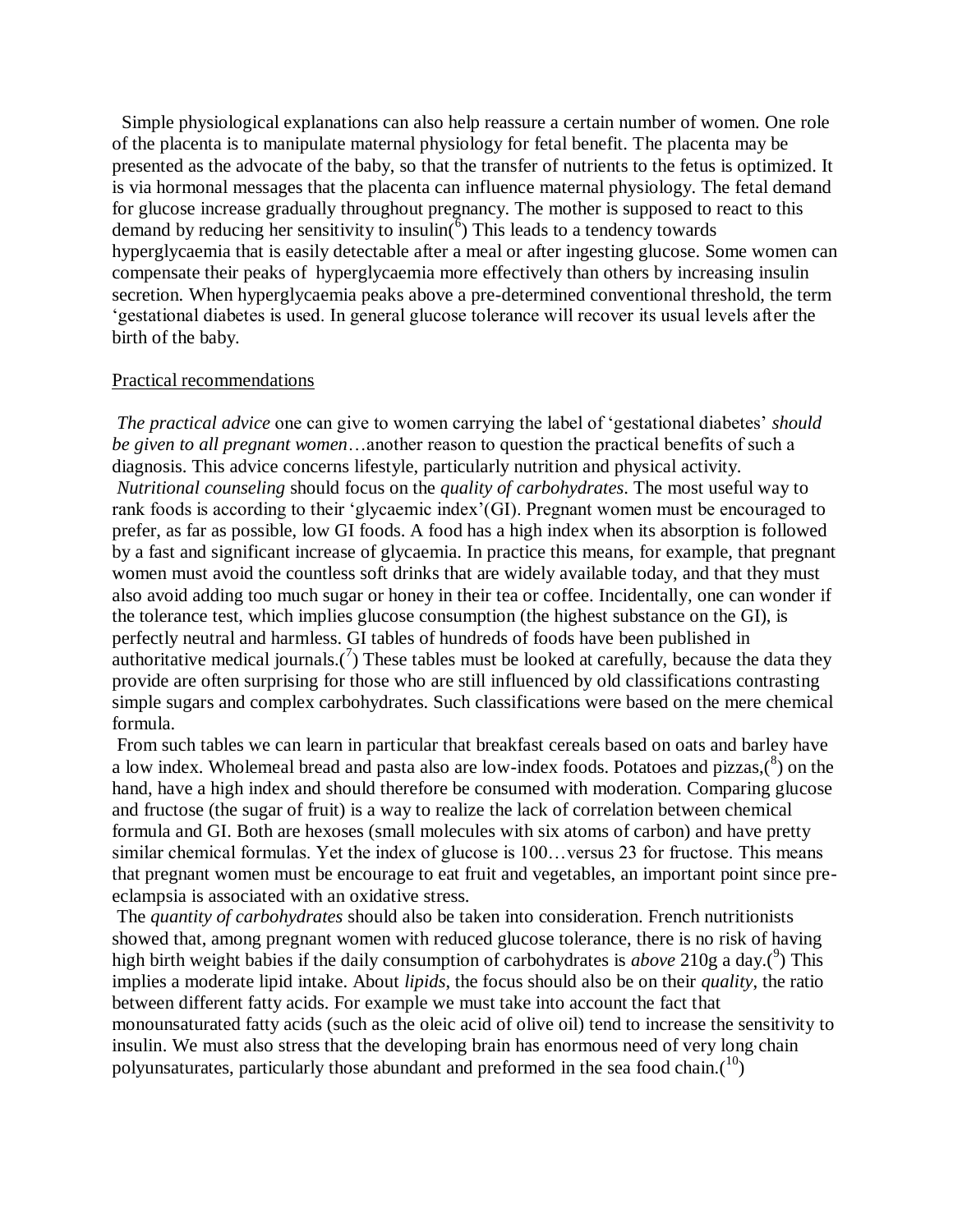*Advice regarding physical activity* is based on theoretical considerations and on the results of observational studies. Skeletal muscle cells initially use glycogen stores for energy but are soon forced to use blood glucose, thus lowering glycaemia in the short term. $(1)$  In addition, exercise has been shown to increase the insulin sensitivity of muscles and glucose uptake into muscular cells, regardless of insulin levels,  $(12)$  resulting in lower glycaemia. The effect of exercise on glucose tolerance has been demonstrated among extremely overweight women (body mass index above 33). 10.3% of obese women who took no exercise had a significant reduction of glucose tolerance, compared with 5.7% of those who did any exercise one or more times a week. $(13)$  "A walk in the shopping mall for half an hour to an hour a couple of times a week is all that is needed", says author Raul Artal. According to what we currently know, the benefits of a regular physical activity in pregnancy should be a routine discussion during prenatal visits, whatever the results of sophisticated tests.

#### Looking for a disease

Almost everywhere in the world, 'gestational diabetes' is a frequent diagnosis. We should therefore not be surprised by the tendency to assign it the status of a disease. This might appear as a feat, since this diagnosis is not based on any specific symptom, but just on the effects of an intervention (giving glucose) on blood biochemistry.

One of the ways to *transform a diagnosis into a disease* is to list its *complications*. The welldocumented fact that women carrying this label are more at risk than others to develop later on in life a non-insulin dependent diabetes has often been presented as a complication.<sup>(14)</sup> But this 'type 2 diabetes' is not a consequence of reduced glucose tolerance in pregnancy. It is simply the expression, in another context, of a particular metabolic type. One might even claim that the only interest of glucose tolerance test in pregnancy is to identify a population at risk of developing a type 2 diabetes. But when a woman is looking forward to having a baby, is it the right time to bother her with glucose intake and blood samples, and to tell her that she is more at risk than others to have a future chronic disease? It is probably more important to talk routinely about nutrition and exercise.

Gestational hypertension has also been presented as a complication of gestational diabetes. In fact an isolated increased blood pressure in pregnancy is a transitory physiological reaction associated with good perinatal outcomes. $(15, 16, 17, 18)$  Once more the concomitant expression of a particular metabolic type should not be confused with the evolution of a disease towards complications.

Professor Jarrett, a London epidemiologist, made a synthesis of the questions inspired by such associations. He stressed that women who carry this label are, on average, older and heavier than the overall population of pregnant women, and their average blood pressure is higher. This is enough to explain differences in perinatal outcomes. The results of glucose tolerance tests are superfluous. According to Professor Jarrett, gestational diabetes is a 'non-entity'. $(^{19})$ 

The concept of fetal complications is also widespread. Fetal death has long been thought to be associated with gestational diabetes. However all well-designed studies looking at comparable groups of women dismissed this belief, in populations as diverse as Western European (20) or Chinese (21), and also in Singapore (22) and Mauritius.(23) High birth weight has also been presented as a complication. In fact it should be considered an association whose expression is influenced by maternal age, parity and the degree of nutritional unbalance. If there is a cause and effect relation, it might be the other way round: a big baby requires more glucose than a small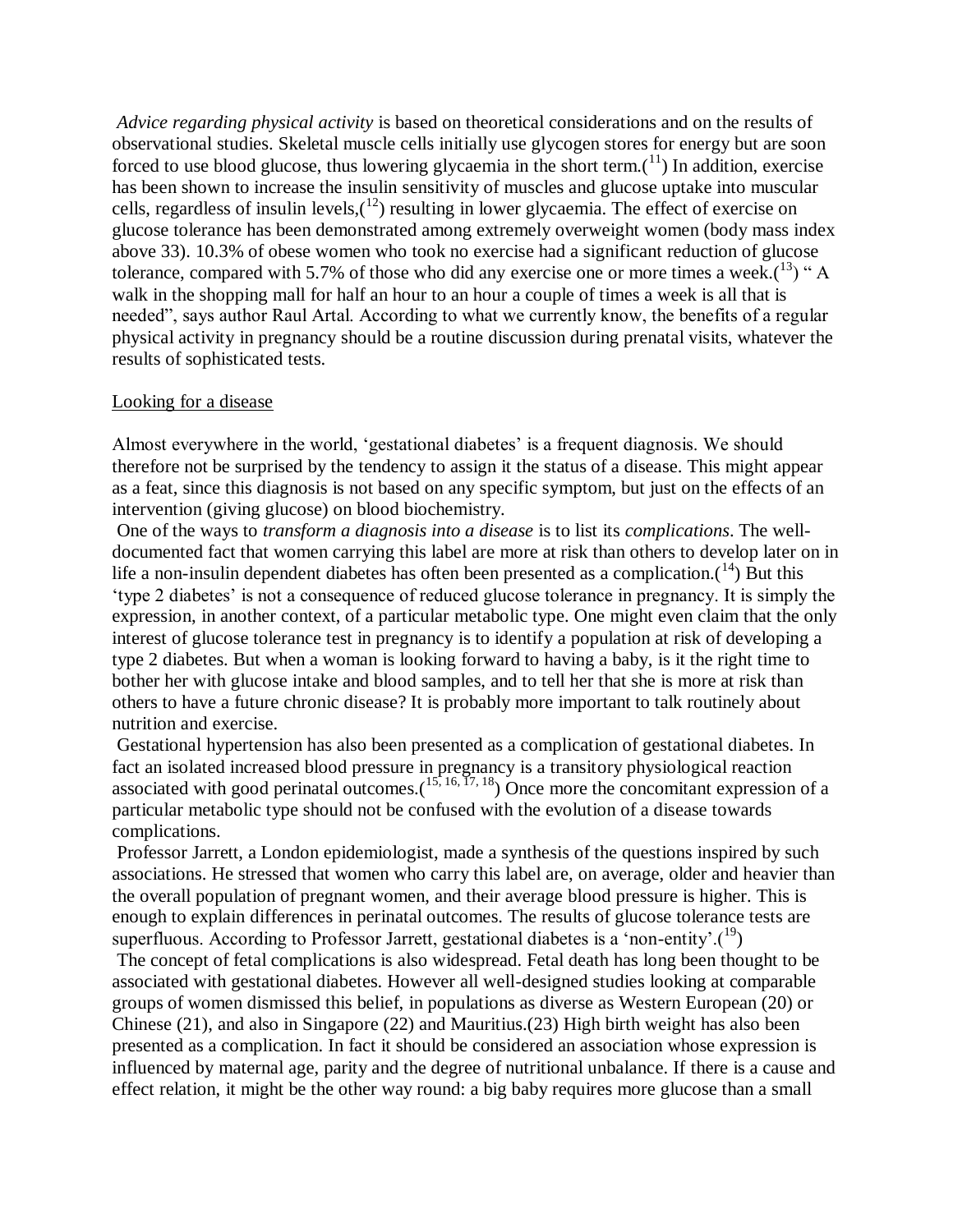one. It is significant that in the case of twins – when the demand is double – the glucose tolerance test is more often positive than for singleton pregnancies. Only hypoglycemia of the newborn baby might be considered a complication, although there are multiple risk factors.

Another way *to transform a diagnosis into a disease* is to establish *therapeutic guidelines.* Until now, no study has ever demonstrated any positive effect of a pharmacological treatment on the maternal and neonatal morbidity rates, in a population with impaired glucose tolerance. On the contrary no pharmacological particular treatment is able to reduce the risks of neonatal hypoglycaemia,. $(24,25)$  However gestational diabetes is often treated with drugs. The frequency of pharmacological treatment has even been evaluated among the fellows of the American College of Obstetricians and Gynecologists  $(ACOG)$ .<sup>(26</sup>) It appears that 96% of these practitioners routinely screen for gestational diabetes. When glycaemic control is not considered acceptable, 82% prescribe insulin right away, while 13% try first glyburide, an hypoglycaemic oral drug of the sulfonylureas family.

While practitioners are keen on drugs, there are more and more studies comparing the advantages of human insulin and synthetic insulins lispro and aspart, $(27, 28)$  or comparing the effects of twice-daily regimen with four-times-daily regimen of short-acting and intermediateacting insulins.<sup>(29)</sup> Meanwhile the comparative advantages of several oral hypoglycaemic drugs are also evaluated. The criteria are always short-term and 'glycaemic control' is the main objective.(30) The fact, for example, that sulfonylureas cross the placenta should lead to caution and to raise questions about the long-term future of children exposed to such drugs during crucial phases of their development.

#### The nocebo effect of prenatal care

After reaching the conclusion that the term 'gestational diabetes' is useless, one can wonder if it is really harmless. Today we understand that our health is to a great extent shaped in the womb.(31) Furthermore we can interpret more easily the effects of maternal emotional states on the growth and development of the fetus. In the current scientific context we can therefore claim that the *main preoccupation* of health professionals who meet pregnant women should be to *protect their emotional state.* In other words the first duty of midwives, doctors and other practitioners involved in prenatal care should be to avoid any sort of "nocebo effect".

There is a nocebo effect whenever a health professional does more harm than good by interfering with the belief system, the imagination or the emotional state of a patient or of a pregnant woman. The nocebo effect is inherent in conventional prenatal care, which is constantly focusing on potential problems. Every visit is an opportunity to be reminded of all the risks associated with pregnancy and delivery. The vocabulary can dramatically influence the emotional state of pregnant women. The term "gestational diabetes" is a perfect example.

When analyzing the most common reasons for phone calls by anxious pregnant women, I have found that, more often than not, health professionals are ignorant of or misinterpret the medical literature, and that they lack of understanding and respect for one of the main roles of the placenta, which is to manipulate maternal physiology for fetal benefit.

Prenatal care will also be much cheaper on the day when the medical and scientific literature will be better interpreted!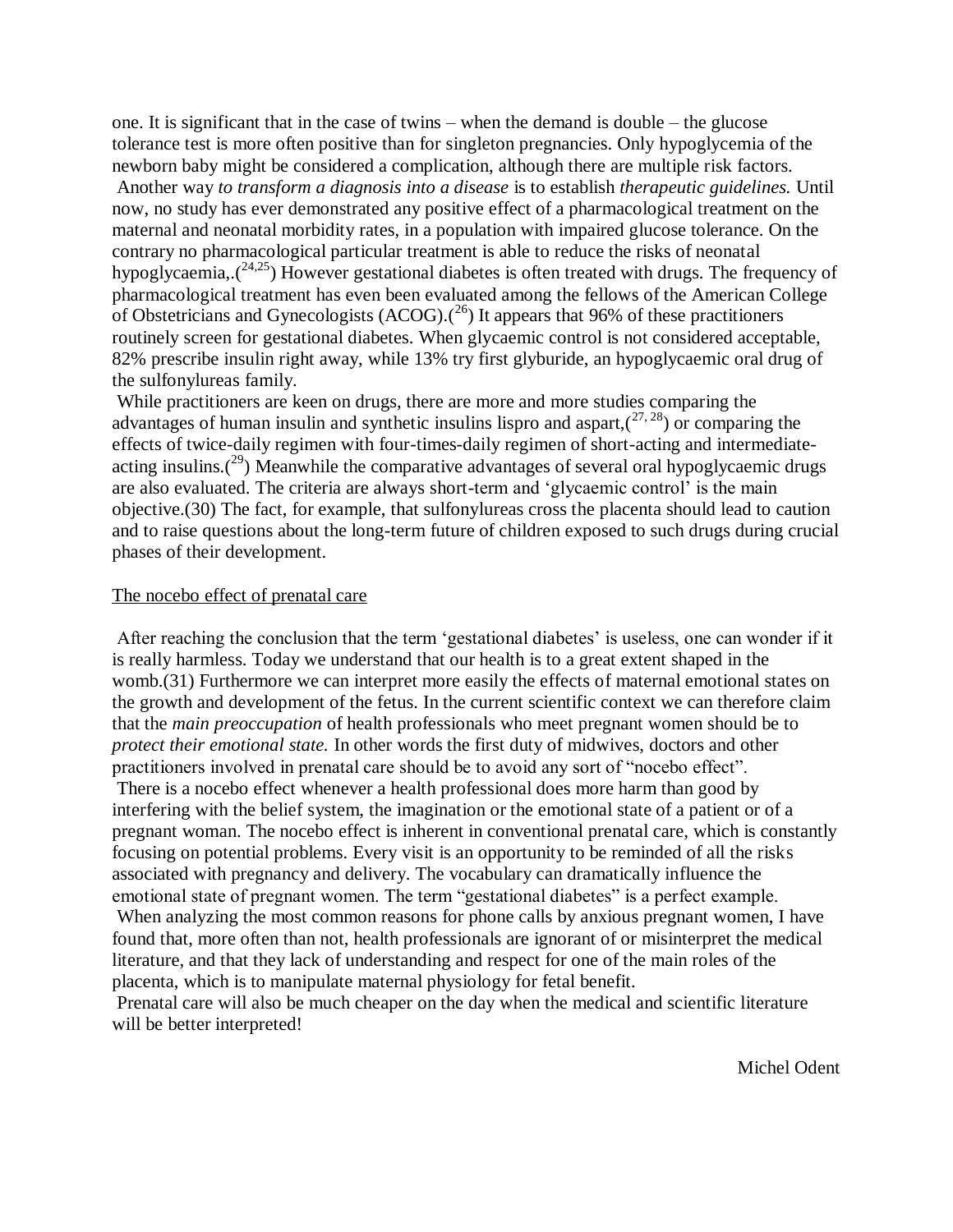Références :

1 - Odent M. The Nocebo effect in prenatal care. Primal Heath Research Newsletter 1994; 2: 2-6.

2 - Odent M. Back to the Nocebo effect. Primal Heath Research Newsletter 1995; 5 (4).

3 - Odent M. Antenatal scare. Primal Heath Research Newsletter 2000; 7 (4).

4 – Odent M. The rise of preconceptional counselling vs the decline of medicalized care in pregnancy. Primal Health Research Newsletter 2002; 10(3)

5 - Wen SW, Liu S, Kramer MS, et al. Impact of prenatal glucose screening on the diagnosis of gestational diabetes and on pregnancy outcomes. Am J Epidemiol 2000; 152(11): 1009-14.

6 – Vambergue A, Valat AS, Dufour P, et al. Pathophysiologie du diabète gestationnel. J Gynecol Obstet Biol Reprod (Paris) 2002 ; 31(6 Suppl) : 4S3-4S10.

7 – Foster-Powell K, Holt SH, Brand-Miller JC. International table of glycemic index and glycemic load values. Am J Clin Nutr 2002; 76(1): 5-56.

8 – Ahern JA. Exaggerated hyperglycemia after a pizza meal in well-controlled diabetics. Diabetes Care 1993; 16: 578-80.

9 – Romon M, Nuttens MC, Vambergue A, et al. Higher carbohydrate intake is associated with decreased incidence of newborn macrosomia in women with gestational diabetes. J Am Diet Assoc 2001; 101(8): 897-902.

10 – Odent MR, McMillan L, Kimmel T. Prenatal care and sea fish. Eur J Obstet Gynecol Biol Reprod 1996; 68: 49-51.

11 – Chipkin S, Klugh S, Chasan-Taber L. Exercise and diabetes. Cardiol Clin 2001; 19: 489- 505.

12 – Wojtaszewski JP, Nielsen JN, Richter EA. Invited review: effect of acute exercise on insulin signaling and action in humans. J Appl Physiol 2002; 93(1): 384-92.

13 – Dye TD, Knox KL, Artal R, et al. Physical activity, obesity, and diabetes in pregnancy. Am J Epidemiol 1997; 146(11): 961-5.

14 – Kim C, Newton R, Knopp R. Gestational diabetes and the incidence of type 2 diabetes: a systematic review. Diabetes Care 2002; 25: 1862-8

15 - Symonds EM. Aetiology of pre-eclampsia: a review. J R Soc Med 1980; 73: 871-75.

16 - Naeye EM. Maternal blood pressure and fetal growth. Am J Obstet Gynecol 1981; 141: 780- 87.

17 - Kilpatrick S. Unlike pre-eclampsia, gestational hypertension is not associated with increased neonatal and maternal morbidity except abruptio. SPO abstracts. Am J Obstet Gynecol 1995; 419: 376.

18 - Curtis S, et al. Pregnancy effects of non-proteinuric gestational hypertension. SPO Abstracts. Am J Obst Gynecol 1995; 418: 376.

19 – Jarrett RJ. Gestational diabetes : a non-entity ? BMJ1993 ; 306 : 37-38.

20 – Roberts RN, Moohan JM, Foo RL, et al. Fetal outcomes in mothers with impaired glucose tolerance in pregnancy. Diabet Med 1993; 10(5): 438-43.

21 – Lao TT, Ho LF. Impaired glucose tolerance and pregnancy outcome in Chinese women with high body mass index. Hum Reprod 2000; 15(8): 1826-9.

22 – Tan Y, Yeo GS. Impaired glucose tolerance in pregnancy—is it of consequence ? Aust NZ J Obstet Gynaecol 1996; 36(3): 248-55.

23 – Ramtoola S, Home P, Damry H, et al. Gestational impaired glucose tolerance does not increase perinatal mortality in a developing country: cohort study. BMJ 2001;322: 1025-6.